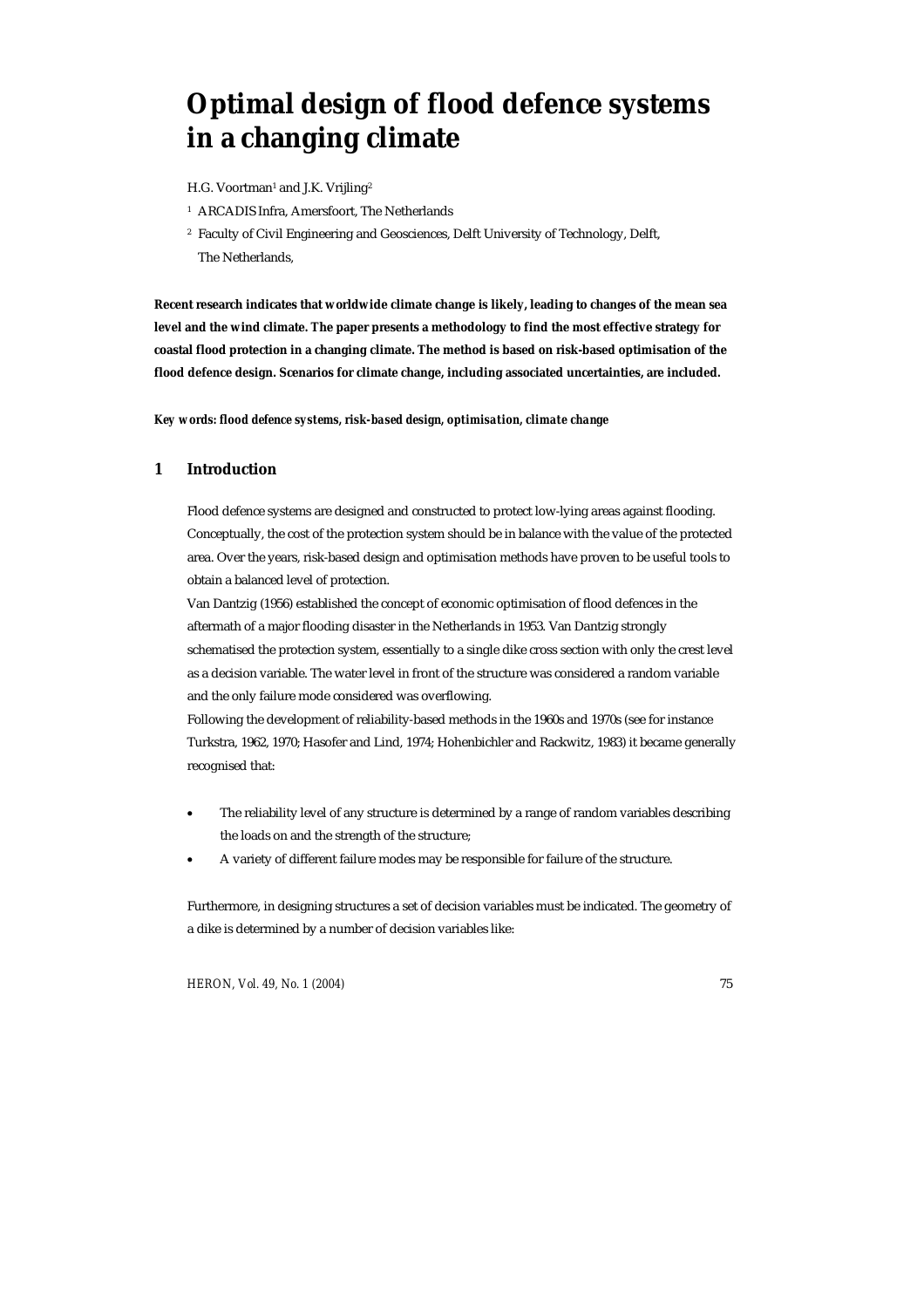- The steepness of the slopes of the structure;
- The type and size of slope protection;
- The width and level of berms in the profile.

The large spatial scale of flood defence systems in a number of countries poses an important additional problem when performing risk-based optimisation of such systems. Reliability-based methods were applied to flood defences by Bakker and Vrijling (1980) and TAW (2000). A method for risk-based optimisation of large-scale flood defence systems is proposed by Voortman (2002). In this paper, a method will be proposed to incorporate the effects of climate change in the risk-based design method for flood defence systems.

# **2 Problem outline**

Recent research indicates that a change of the world's climate is likely (IPCC, 2001). The change of the climate may have important consequences for the reliability level of flood defences because of:

- A rise of the mean sea level;
- An alteration of the wind climate in the form of a changed frequency and intensity of storms and/or a change of the prevailing wind direction;
- A change of the mean amount and the variability of the rainfall.

The changes mentioned affect the loads on flood defences. The effects depend on the area in which the flood defence is located. Table 1 provides an indicative overview.

| Table 1:<br>Effects of climate change for flood defences in river areas and coastal areas |  |  |
|-------------------------------------------------------------------------------------------|--|--|
|-------------------------------------------------------------------------------------------|--|--|

| River area                               | Coastal area                                   |
|------------------------------------------|------------------------------------------------|
| • Change of peak water levels            | • Change of peak water levels as a consequence |
| • Change of speed of water level changes | of sea level rise and change of wind setup     |
| • Change of wave loading                 | • Change of wave loading                       |

To date, it is not clear whether the changes mentioned will increase or decrease the loads on flood defences. Nevertheless, climate change introduces additional uncertainty that affects the reliability level of flood defences. A method needs to be established to incorporate climate scenarios and the related uncertainties in the risk-based design method for large-scale flood defences.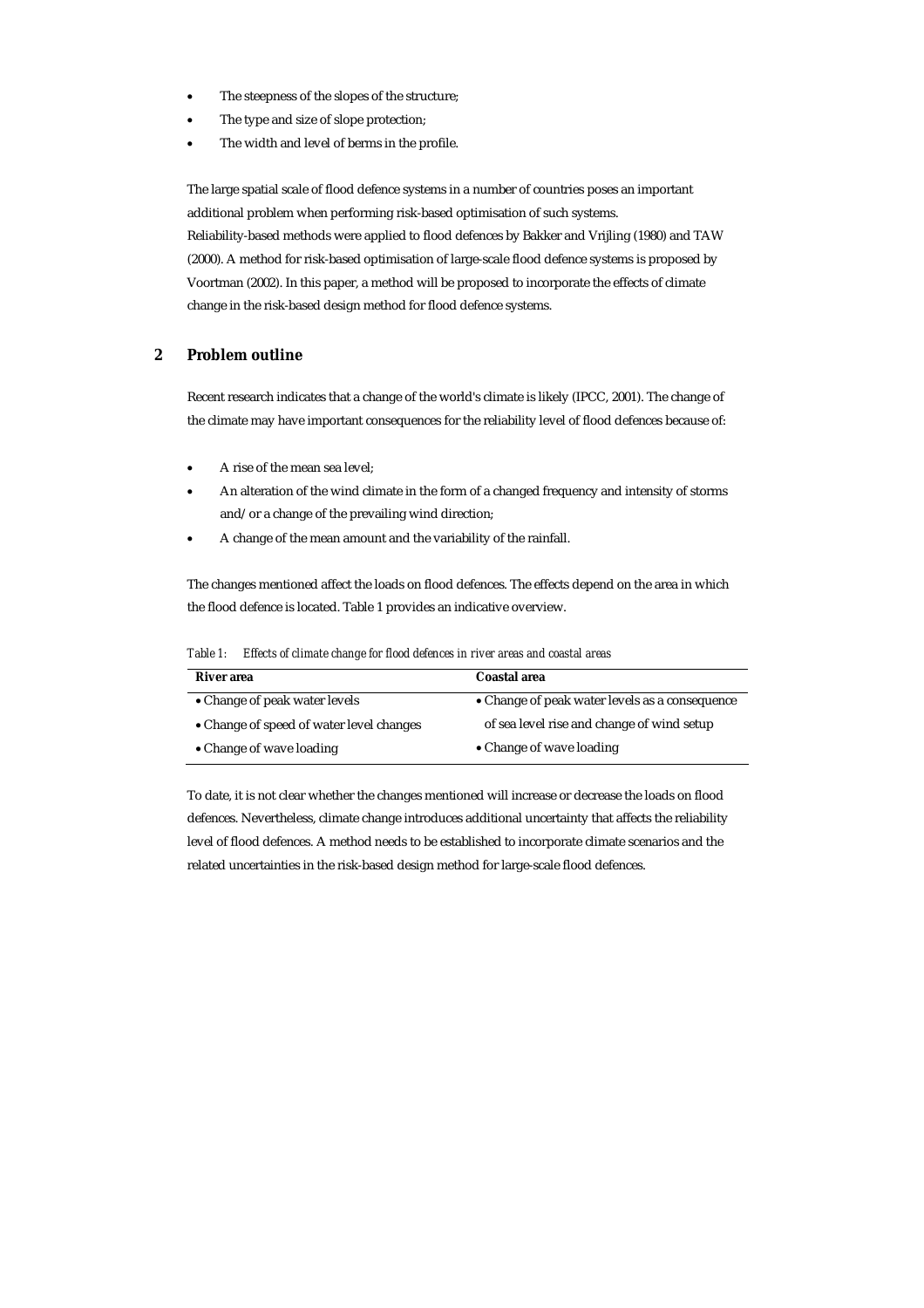# **3 Risk-based design in a changing climate**

#### *3.1 General*

In risk-based optimisation, the design of a flood defence system is determined by balancing the cost of constructing the defence system against the reduction of the flooding risk that is obtained. Cost and risk may be measured in monetary terms or in a measure of utility (see Van Gelder, 1999 and Voortman, 2002 for example applications). In this paper, cost and risk will be measured in monetary terms, which leads to the concept of risk-based cost-benefit analysis of flood defence systems. In this approach the optimal flooding probability is found by solving:

$$
\min_{P_{\text{flood}}}\, C_{\text{life}}(P_{\text{flood}}) = I\big(P_{\text{flood}}\big) + \int_{0}^{T} P_{\text{flood}}\bigg(\frac{1+r_e+i}{1+r}\bigg)^{t}\big(c_b b_0 + c_d d_0\big)dt\tag{1}
$$

where:

| Ŀ                    | Direct cost of flood defence;                            |
|----------------------|----------------------------------------------------------|
| $P_{\text{flood}}$ : | Flooding probability;                                    |
| T:                   | Reconstruction period;                                   |
| $r_{e}$              | Rate of economic growth;                                 |
| İ.                   | Inflation;                                               |
| r.                   | Interest rate:                                           |
| $b_0$ :              | Lost benefits in case of flooding:                       |
| $d_0$ :              | Maximum possible damage to investment in protected area; |
| $cb$ :               | Damage factor lost benefits;                             |
| $c_d$ :              | Damage factor investment.                                |
|                      |                                                          |

Especially for flood defence systems with a large spatial scale, establishing the cost and risk as a function of the flooding probability is a complicated task. Methods for dealing with large-scale systems are described in Voortman (2002) and will be applied in this paper.

# *3.2 Optimisation of flood defence strategies*

Equation 1 implicitly assumes an unchanging flooding probability over time. However, due to a changing environment the flooding probability will develop over time. In case of an increasing flooding probability, climate change necessitates to:

- Adopt a lower design flooding probability for the system at the time of construction to provide reserve strength for future climate change;
- Perform reconstruction of the flood defence system after some period of time.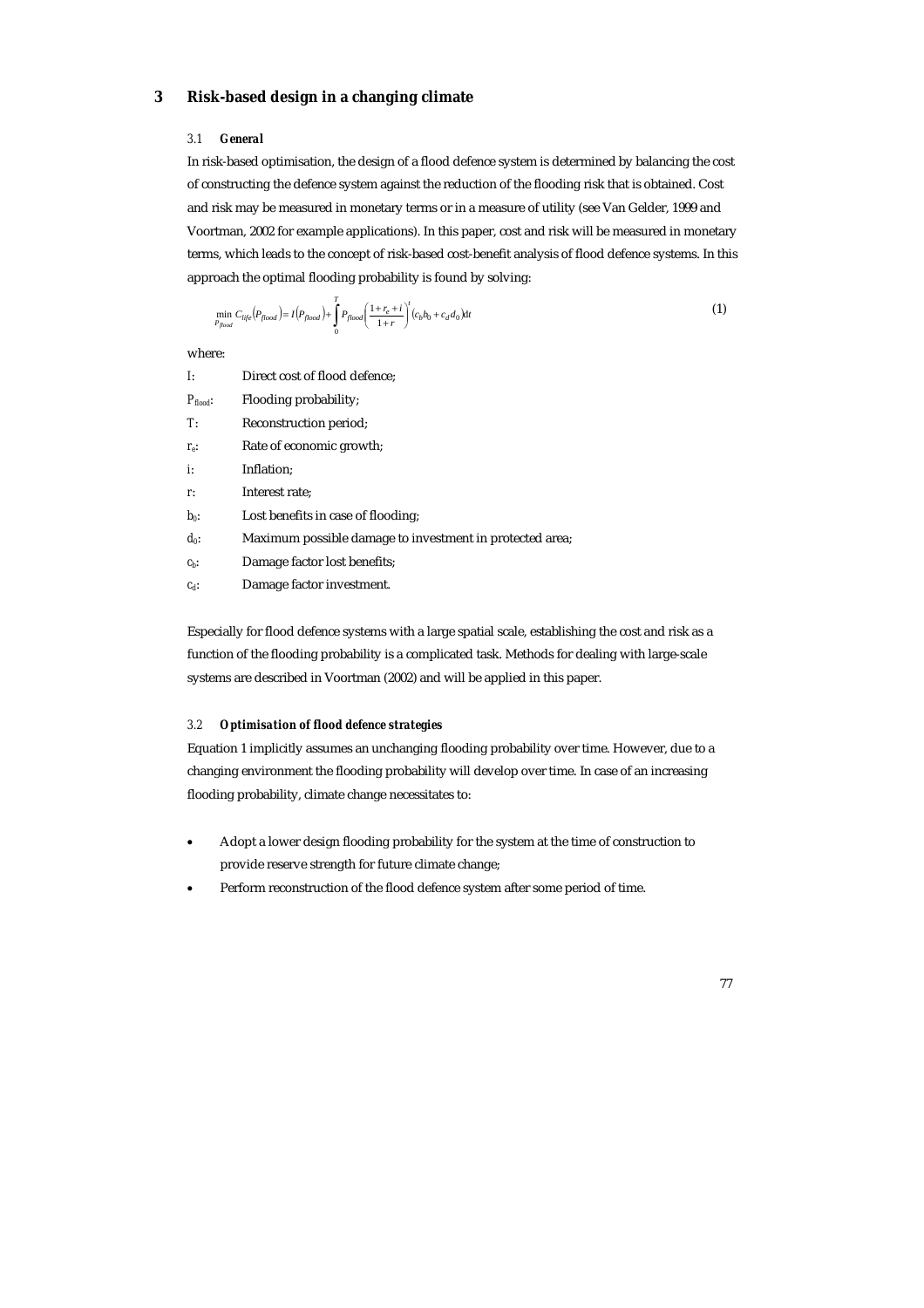The combination of the reconstruction interval and flooding probability may be optimised. Vrijling and Van Beurden (1990) performed such an optimisation based on the work of Van Dantzig. In general, the following steps need to be taken to optimise the flood defence strategy in a changing environment:

- 1. Establish the optimal design of the flood defence for a range of flooding probabilities calculated under current conditions;
- 2. Quantify the effect of climate change on the flooding probability, representing the flooding probability as a function of time;
- 3. Establish the cost of a flood protection system as a function of time;
- 4. Evaluate the life-cycle cost of alternative flood defence strategies;
- 5. Comparison and choice of a strategy.

## *3.3 Step 1: optimal design of the flood defence system for current conditions*

The large spatial scale of most flood defence systems complicates the optimisation process. This problem is often circumvented by strongly simplifying the system as was done by Van Dantzig (1956). On such a basis, decision-making on real-life systems is of reduced value as the simplified system looses many crucial characteristics. One has to deal with the full complexity of the system in some practical way. Such a method is proposed by Voortman (2002). The basis of this method is a decomposition of the system following the method of systems engineering (see for instance: Department of Defence, 2001). The flood defence system is decomposed in individual structures and dike sections. On the level of structures and dike sections, a further decomposition into elements of the structure is necessary. Figure 1 shows an example.



*Figure 1: Decomposition of a large-scale flood defence system* 

At the highest level, the cost and the probability of failure of the system is determined by the costs and probabilities of failure of the underlying sections of the system. The cost and failure probability of a section are in turn determined by the costs and failure probabilities of the elements out of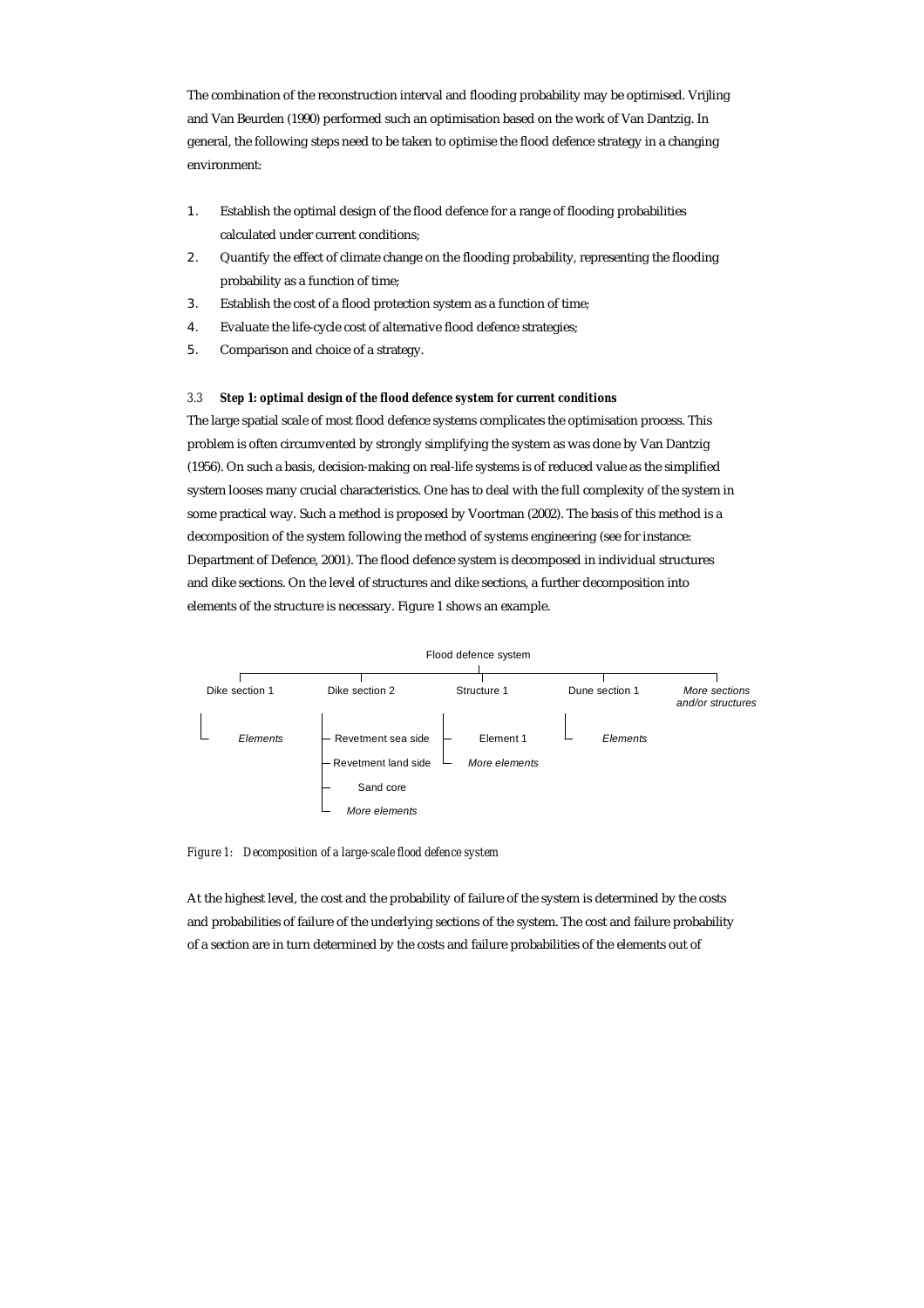which the section is composed. Voortman (2002) showed that it is possible to establish an optimal design of the system by first performing an optimisation on section level and using the results to establish the optimal design of the system. Thus, the cost of a protection system as a function of its probability of failure is established.

#### *3.4 Step 2: flooding probability as a function of time*

The actual effects of climate change are still highly uncertain. For policy studies, scenarios are defined that may be modified and updated on the basis of new observations of the changing climate. It is therefore advantageous to quantify the effects of climate change on the flooding probability independent of the climate scenarios. Following work of Casciati and Farvelli (1991) and Dawson and Hall (2001, 2002), Voortman and Vrijling (2003) proposed a method based on fragility curves. A fragility curve in this case provides the probability of flooding for a given change of the climate. The climate scenario considered should provide the mean climate change and the associated uncertainties. The current estimate of the flooding probability (hazard rate *h*) at some time *t* in the future is then easily found by:

$$
h_{\text{flood}}(P_{f:0},t) = \int_{-\infty}^{+\infty} f_{\underline{\Delta h}}(\eta, \mathbf{p}(t)) P_{f|\Delta h}(\eta, P_{f:0}) d\eta
$$
\n(2)

where:

| f.           | Probability density of effect of climate change;                   |
|--------------|--------------------------------------------------------------------|
| D.           | Vector of parameters;                                              |
| $\Delta h$ : | Sea level rise;                                                    |
| $P_{f/Ab}$ : | Fragility curve, probability of flooding for given sea level rise. |

#### *3.5 Step 3: cost of construction of a flood defence as a function of time*

In this paper, the cost of maintenance of flood defences will be neglected. Therefore, the cost of construction of a flood defence system is fully determined by the construction of the flood defence at the beginning of the reference period and by the periodic reconstruction in the future. The cost in case of construction or reconstruction is determined by:

- The materials used in the flood defence system;
- The quantities of the materials used;
- The unit prices of the materials;
- The costs of starting the project (cost of design, mobilisation etc.).

It may be clear that it is hard to estimate the future cost of construction of a flood defence system. Currently unknown materials may be applied in the future. Developments in technology may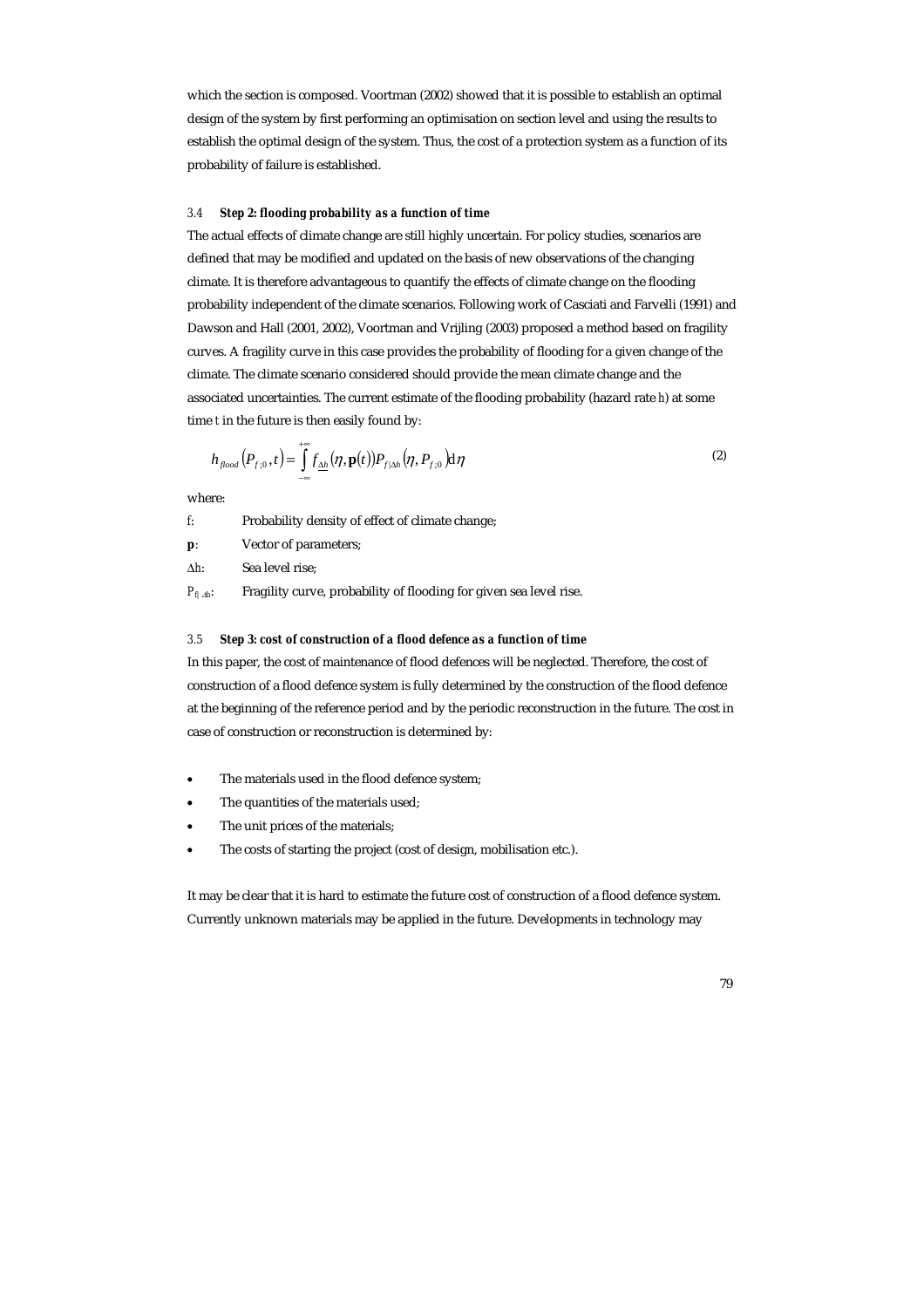strongly influence the unit prices of materials. Therefore, the price of flood defences will probably not follow inflation.

An important influence on the price of future flood defences is the change of the climate. A flood defence with a given geometry will have a future yearly probability of failure that is higher than the current one. Considering the cost of such a flood defence to be the same now and in the future, the cost of protection of a flood defence system can be considered to shift horizontally over time (see Figure 2).





#### *3.6 Step 4: evaluating the life-cycle cost of alternative defence strategies*

A flood-prone area may be protected against flooding in many ways between the following two extreme strategies:

- Constructing a very safe flood defence system, suitable for a very long planning period (e.g. 500 years);
- Constructing a flood defence system suitable for a short interval (for instance 20 years) and reconstructing it after that period.

Furthermore, alternatives are available for the definition of the design flooding probability, like:

- Optimised, based on scenarios of climate and society for the period considered;
- A fixed maximum that should be fulfilled at any time in the future.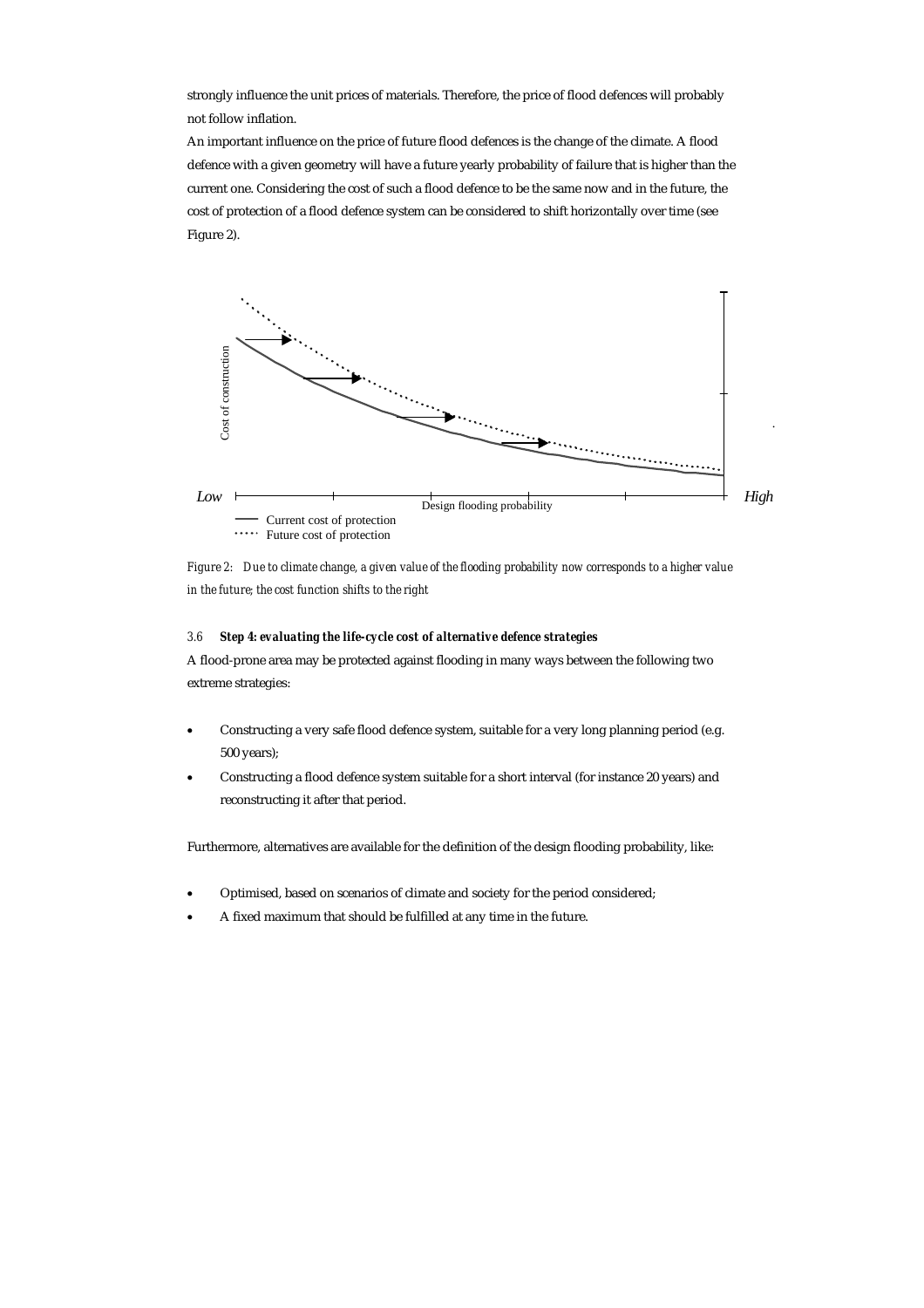For every combination of reference period and design flooding probability in any strategy, the lifecycle costs, total future investment and total future risk can be established.

# *3.7 Step 5: comparison and choice of a strategy*

Different flood defence strategies can be compared on different aspects, like:

- Total life-cycle cost;
- Total future investment in the flood defence;
- Total future flooding risk;
- Maximum occurring flooding probability;
- Actual length of the reference period.

Societal requirements may set constraints on the maximum allowable flooding probability, the maximum or minimum length of a reference period or both. The monetary effects of such constraints can easily be established by applying the methods outlined in this paper.

# **4 Case study: optimal defence strategy for a flood defence in the southern North Sea**

In a case study, the optimal flood defence strategy will be established for a coastal flood defence system in the southern North Sea.

The joint probability distribution of the environmental conditions in the area are described in Voortman (2002). The hydraulic conditions are described by a superposition of astronomical tide and wind effects. The description is such that it can be used in reliability calculations of the defence system.

The Dutch Institute for Coastal and Marine Management established three scenarios of climate change that are used in policy studies. These scenarios are also aggregated in a probability distribution (scenario 4). Table 2 provides an overview.

*Table 2: Climate scenarios used by the Dutch Institute for Coastal and Marine Management (2000)* 

| <b>Scenario</b>  | Distribution of      | Sea level rise in 2100 |                      | Increase of wind speed in 2100 |                      |
|------------------|----------------------|------------------------|----------------------|--------------------------------|----------------------|
|                  | climate changes      | Mean                   | <b>Std deviation</b> | Mean year maximum              | <b>Std deviation</b> |
| 1. Minimal       | Deterministic        | 0.2 <sub>m</sub>       | n.a.                 | $0 \text{ m/s}$                | n.a.                 |
| 2. Middle        | Deterministic        | 0.6 <sub>m</sub>       | n.a.                 | $0 \text{ m/s}$                | n.a.                 |
| 3. Maximal       | <b>Deterministic</b> | 0.85 <sub>m</sub>      | n.a.                 | $1.98 \text{ m/s}$             | n.a.                 |
| 4. Probabilistic | Normal               | 0.6 <sub>m</sub>       | $0.25 \text{ m}$     | $0 \text{ m/s}$                | $1.98 \text{ m/s}$   |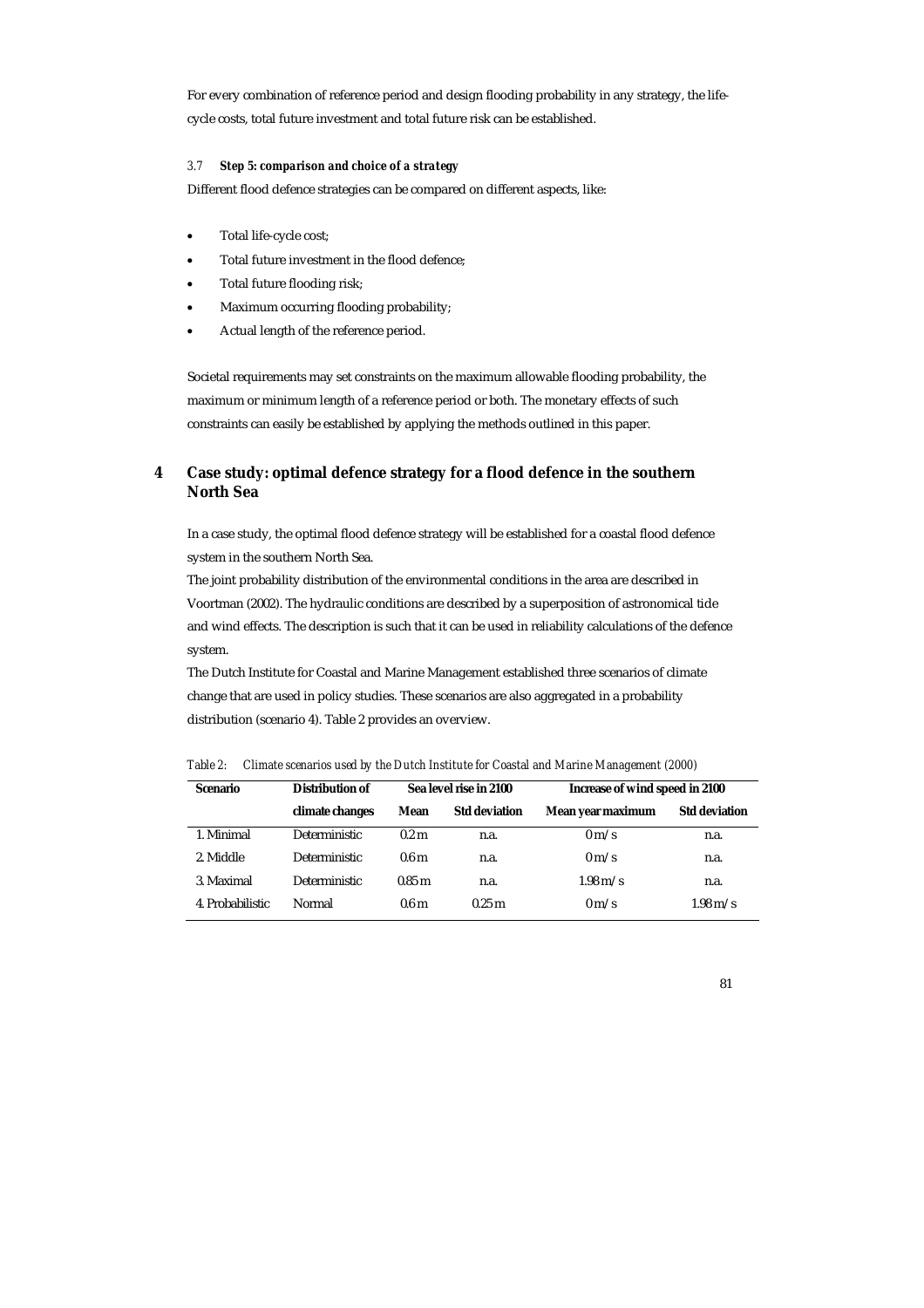

*Figure 3: Case study location* 

Data on the protected area is necessary to calculate the flooding risk. Table 3 provides an overview.

| Parameter | Description                      | Value           | Remark                                |
|-----------|----------------------------------|-----------------|---------------------------------------|
| a         | Slope of investment function     | 0.18            | Voortman (2002), see below            |
| b         | Intercept of investment function | 8.81            | Voortman (2002), see below            |
| $d_0$     | Monetary value of the area       | $G \in 34$ .    | Taken from PICASO study*              |
| $b_0$     | Taken equal to yearly gross      | $G \in 14.40$   | Value of 1998#                        |
|           | domestic product                 |                 |                                       |
| r         | Interest rate                    | 0.07 per year   | Average over $1960-2001$ <sup>#</sup> |
| $r_e$     | Rate of economic growth          | 0.03 per year   | Average over 1960-2001#               |
| i         | Inflation                        | $0.02$ per year | Average over $1960-2001$ <sup>#</sup> |

*Table 3: Input for economic optimisation of the flood defence system* 

*\* : RWS, 2001* 

*#: Data obtained from the database of the Dutch Central Bureau of Statistics.* 

# **5 Optimal flood defence design for present-day conditions**

Voortman (2002) performed optimisation of the design of the flood defence system for present-day conditions. Optimal geometries for all components in the system were established for flooding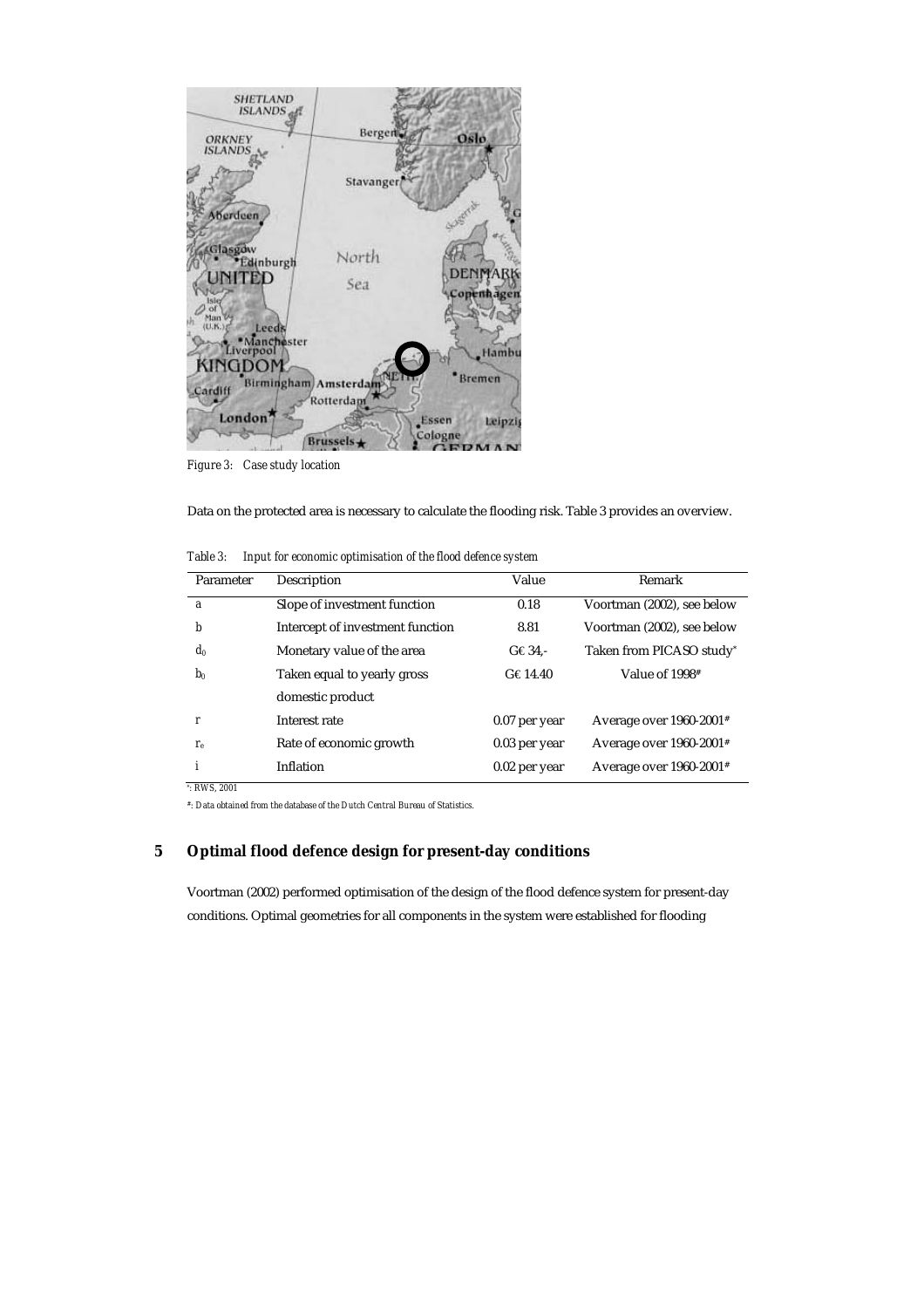probabilities ranging from approximately  $10^{-1}$  per year to approximately  $10^{-6}$  per year. Figure 4 shows a few examples.



*Figure 4:* Optimised geometries of two dike sections for a local probability of failure of 10<sup>-4</sup> per year. Upper *panel: location with shallow foreshore, lower panel: location with deep foreshore* 

Based on the results of system optimisation, Voortman (2002) derived a parametric expression for the construction cost of the protection system as a function of the probability of flooding:

 $I(P_{f,0}) = 10^{a \log(P_{f,0}) + b}$  (3)

where  $P_{f0}$  is the design flooding probability for one year and *a* and *b* are parameters of which the values are included in table 3. Expression (3) is used in a risk-based optimisation of the full system.

# **6 Effects of climate change**

# *6.1 Fragility curve*

The fragility curve for the full system is derived by performing reliability calculations for different combinations of:

• Initial flooding probability;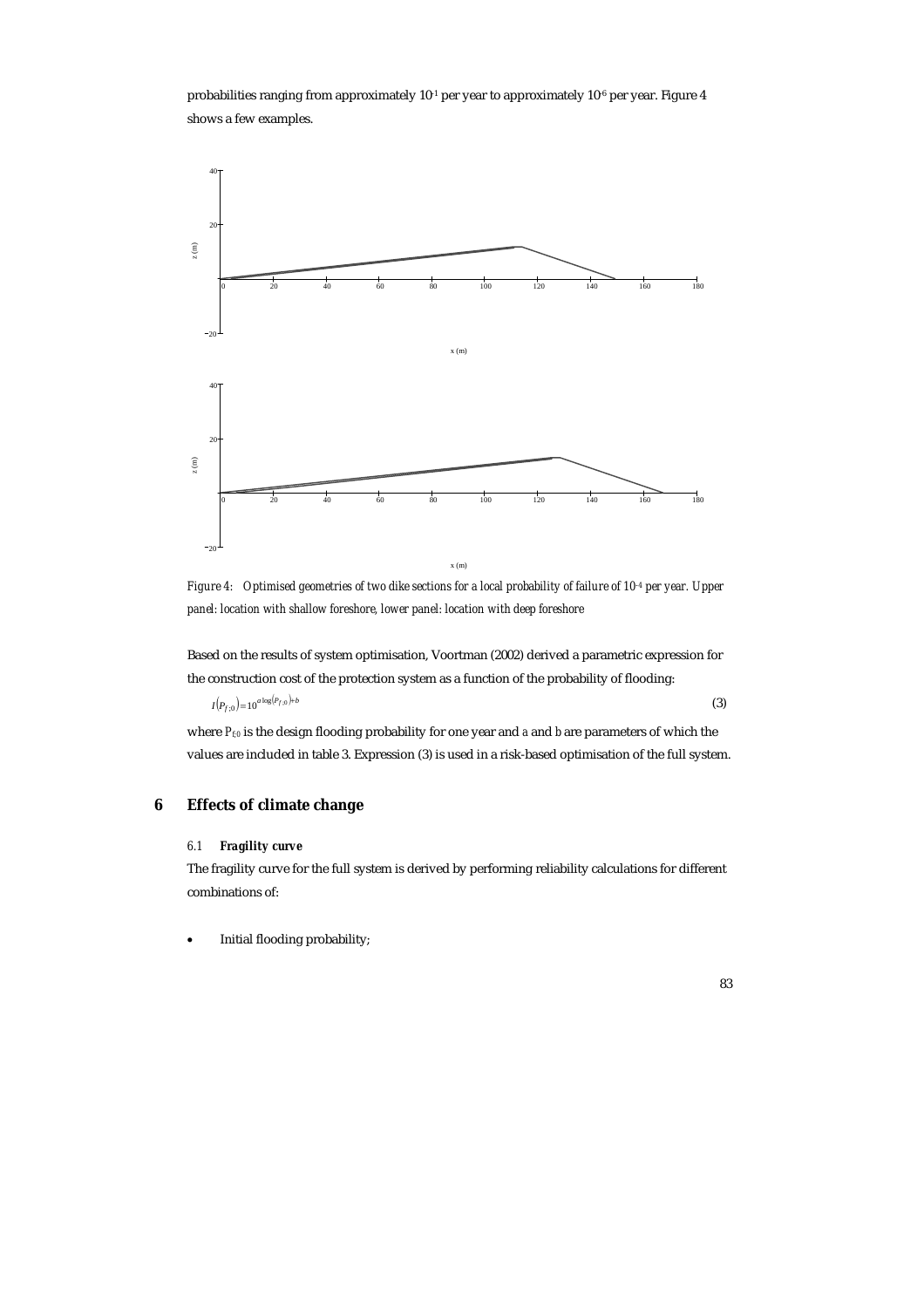- Level of sea level rise (∆*h*);
- Change of mean year maximum wind speed (∆*u*).

The results can be summarised by (Voortman and Vrijling, 2003):

 $log(P_{f|\Delta h, \Delta u}) = log(P_{f \cdot 0}) + a \cdot \Delta h + b \cdot \Delta u$  (4)

A comparison between the results of the numerical model and the parametric model is given in Figure 5.



*Figure 5: Comparison of parametric fragility curve with results of numerical model* 

# *6.2 Climate scenarios*

The climate scenarios given in table 2 provide estimates of sea level rise and change of wind speed in the year 2100. To calculate the flooding probability as a function of time, it is necessary to model the changes of the climate as functions of time. In this paper, the assumption is made that the climate changes are linear in time. The parameters of the model are chosen such that the results in the year 2100 correspond to the scenarios of table 2.

With this information, a probability distribution of climate changes at any point in the future can be established (Figures 6 and 7).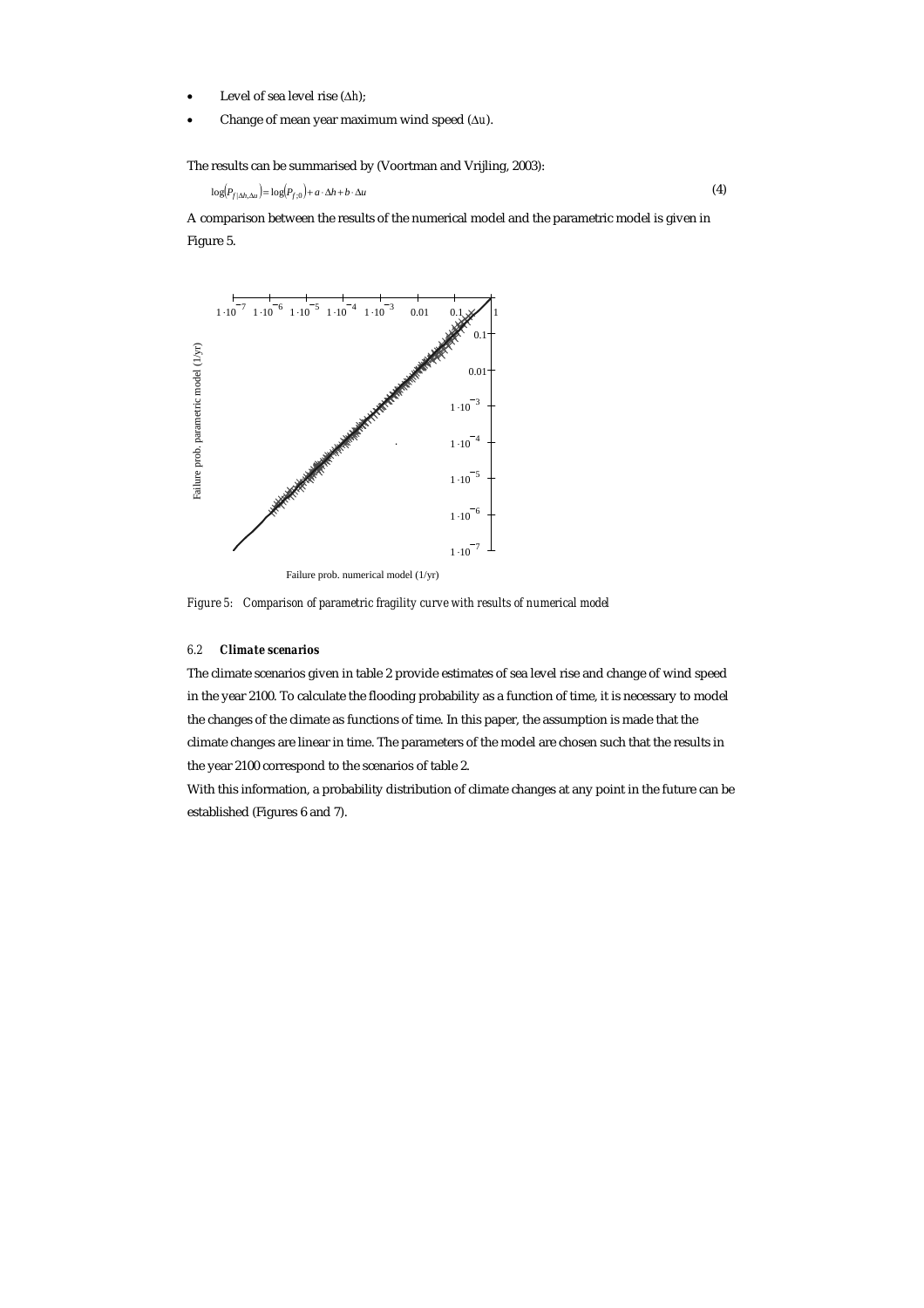

*Figure 6: Distribution of future sea level rise according to climate scenario 4* 



*Figure 7: Distribution of future changes in mean year maximum wind speed according to climate scenario 4* 

# *6.3 Flooding probability over time*

The flooding probability over time *hflood* is found on the basis of the fragility curve and the probability distributions of future climate changes by:

$$
h_{\text{flood}}(P_{f:0},t) = \iint_{-\infty}^{+\infty} f_{\Delta u}(v,\mathbf{p}(t)) f_{\Delta h}(\eta,\mathbf{p}(t)) P_{f|\Delta h,\Delta u}(\eta,v,P_{f:0}) d\eta d\upsilon
$$
\n(5)

where:

| f.             | probability density of climate change;  |
|----------------|-----------------------------------------|
| $\Delta u$ :   | change of mean year maximum wind speed; |
| Δh:            | change of mean sea level:               |
| $\mathbf{p}$ : | vector of distribution parameters;      |
| $P_{f:0}$ :    | design flooding probability.            |

Figure 8 shows the results for the four scenarios.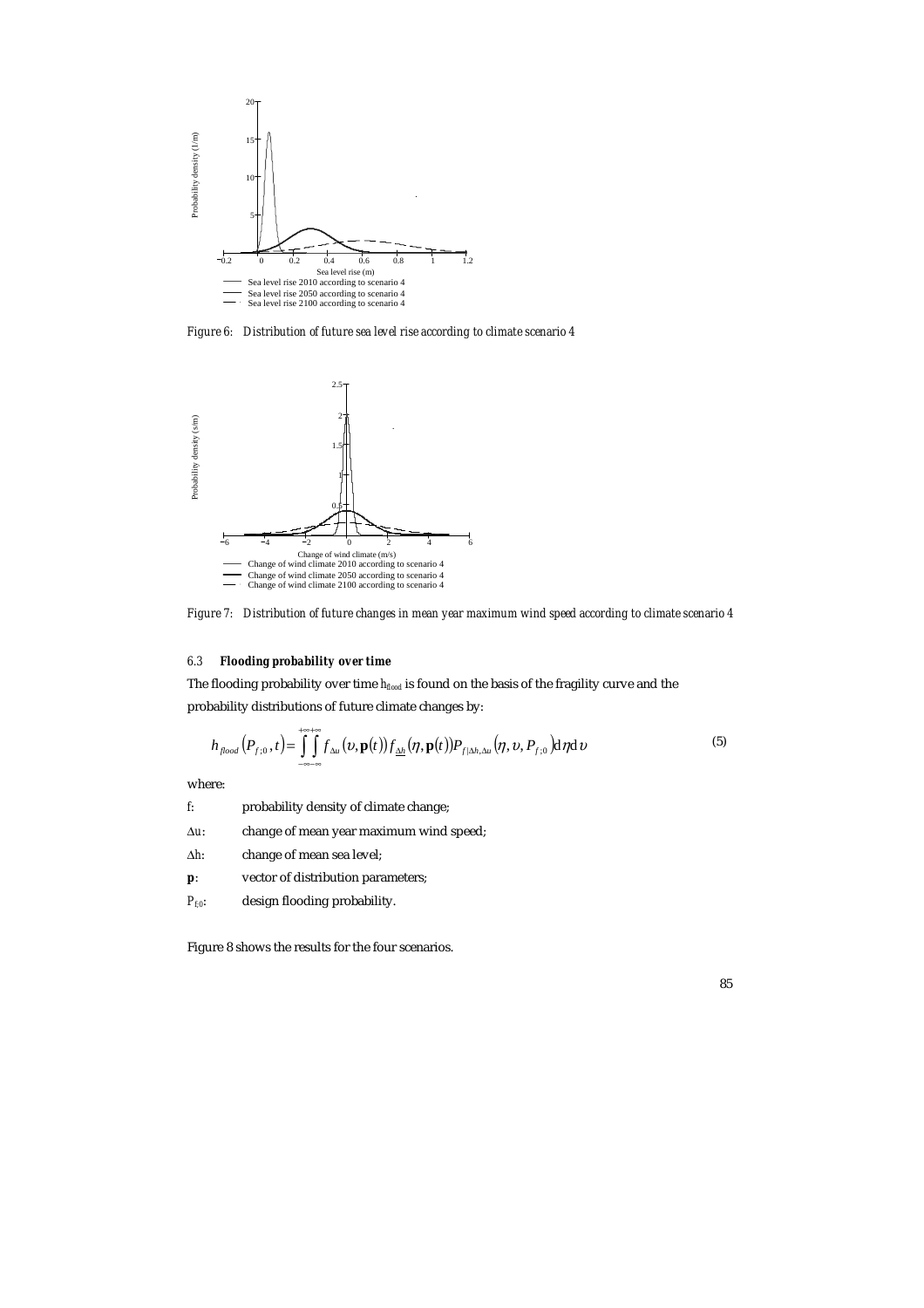

*Figure 8:* Hazard rate  $h_{\text{floor}}$  of the flood protection system for four different scenarios of climate change

It is convenient to express the effect of climate change on the hazard rate in a dimensionless measure by:

$$
\gamma(t) = \frac{h_{\text{flood}}(t)}{P_{\text{f.o}}}
$$
\n(6)

The parameter  $\gamma$  will be applied in the evaluation of different defence strategies.

# **7 Evaluating defence strategies**

#### *7.1 General*

Three flood defence strategies will be evaluated. Table 4 provides an overview.

*Table 4: Input for economic optimisation of the flood defence system* 

| <b>Strategy</b> | <b>Description</b>                                                                 |
|-----------------|------------------------------------------------------------------------------------|
|                 | One-time construction of a flood defence system                                    |
|                 | Fixed maximum flooding probability                                                 |
|                 | Optimised flooding probability in any period with constant reconstruction interval |

As flood defence is intended for the far future, all strategies will be evaluated for a period of 500 years into the future. This period will be referred to as the reference period.

## *7.2 Life-cycle cost*

In strategies B and C, investments in the flood defence system are made at several times in the future. This aspect needs to be incorporated in the life-cycle cost function. As stated earlier, the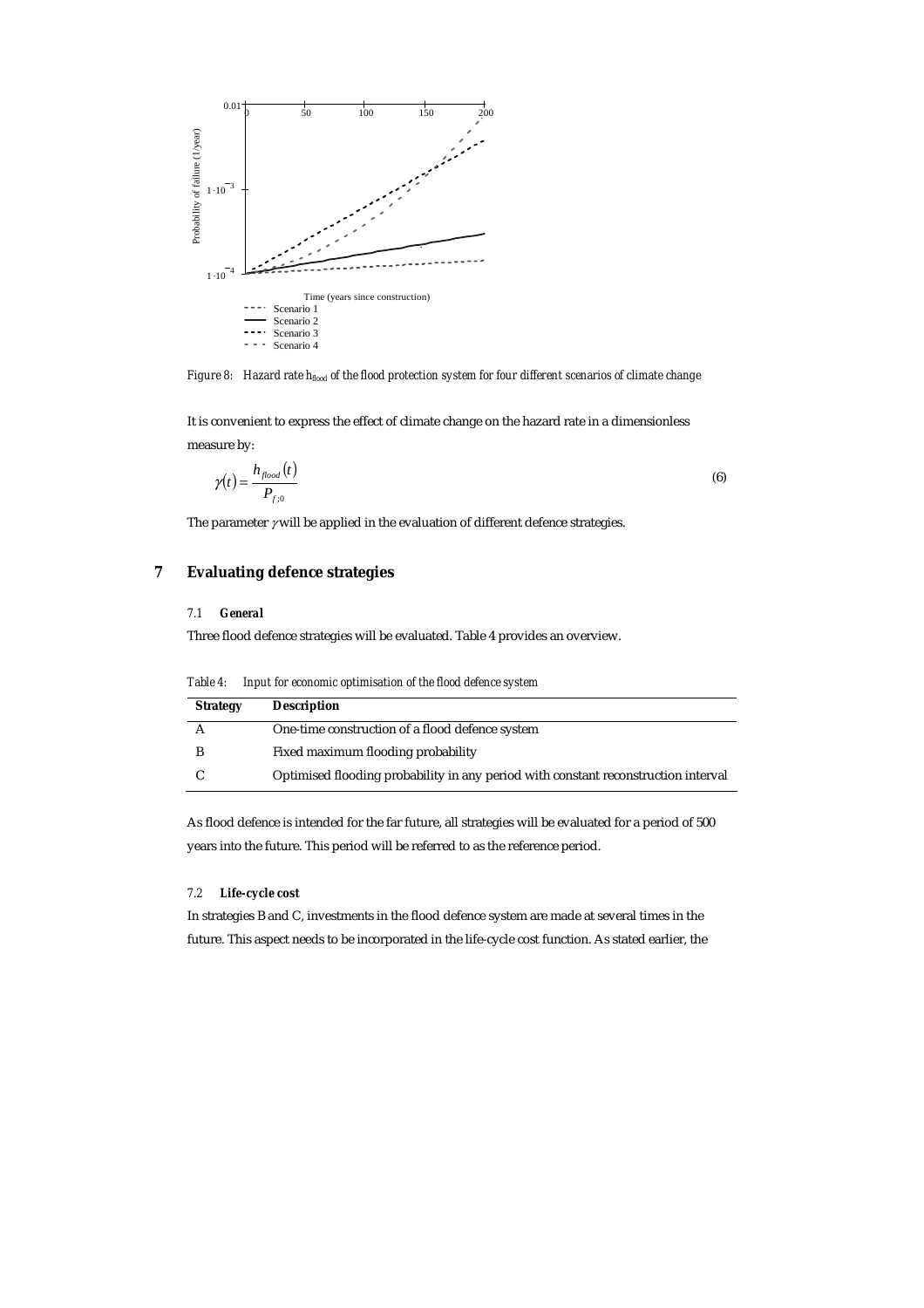investment consists of a fixed part and a part that depends on the design. Furthermore, a flood defence system is already present. In this paper, the assumption is made that the investment in a flood defence at a time *t,* equal to the sum necessary to decrease the existing flooding probability to the design value  $P_{fdes}$  is given by:

$$
I_{reinf}(t, P_{f:des}) = (1+i)^{t} \left( I_0 + I \left( \frac{P_{f:des}}{\gamma(t)} \right) - I \left( \frac{P_{f:exist}(t)}{\gamma(t)} \right) \right)
$$
(7)

where:

| $P_{fides}:$           | Design flooding probability;                                |
|------------------------|-------------------------------------------------------------|
| $P_{\text{flexist}}$ : | Existing flooding probability at time t;                    |
| γ.                     | Parameter describing effect of climate change (equation 6); |
| $I_0$ :                | <b>Mobilisation cost;</b>                                   |
| i:                     | Inflation.                                                  |

Despite the objections against it, the price development of flood protection is assumed to follow inflation. The reason for this is that innovative solutions with a major effect on the cost of protection can not be foreseen and can therefore not be incorporated. The factor γ translates future flooding probabilities to the flooding probabilities under current conditions and thus provides the shift of the investment function described earlier.

Capitalised to the decision moment, the investment over the reference period is valued by:

$$
I_{cap}(T, P_{f;des}) = \sum_{n=1}^{N} \frac{1}{(1+r)^{(n-1)T}} \left( I_{reinf} \left( (n-1)T, P_{f;des} \right) \right)
$$
(8)

where:

*T*: Reconstruction period;

*r*: Interest rate.

The total investment over the reference period is incorporated in the expression of the life-cycle cost (equation 1). Thus, life-cycle costs are described as a function of reference period and design flooding probability. This forms the basis for a quantitative evaluation of alternative defence strategies.

# *7.3 Optimisation of defence strategies*

In order to optimise a defence strategy, the reinforcement period *T* and the design flooding probability *Pf;des* need to be chosen. Together, *T* and *Pf;des* determine the flooding probability over time. Figure 9 shows an example where strategy B is applied in combination with climate scenario 4. The maximum flooding probability is set to 10-4 per year.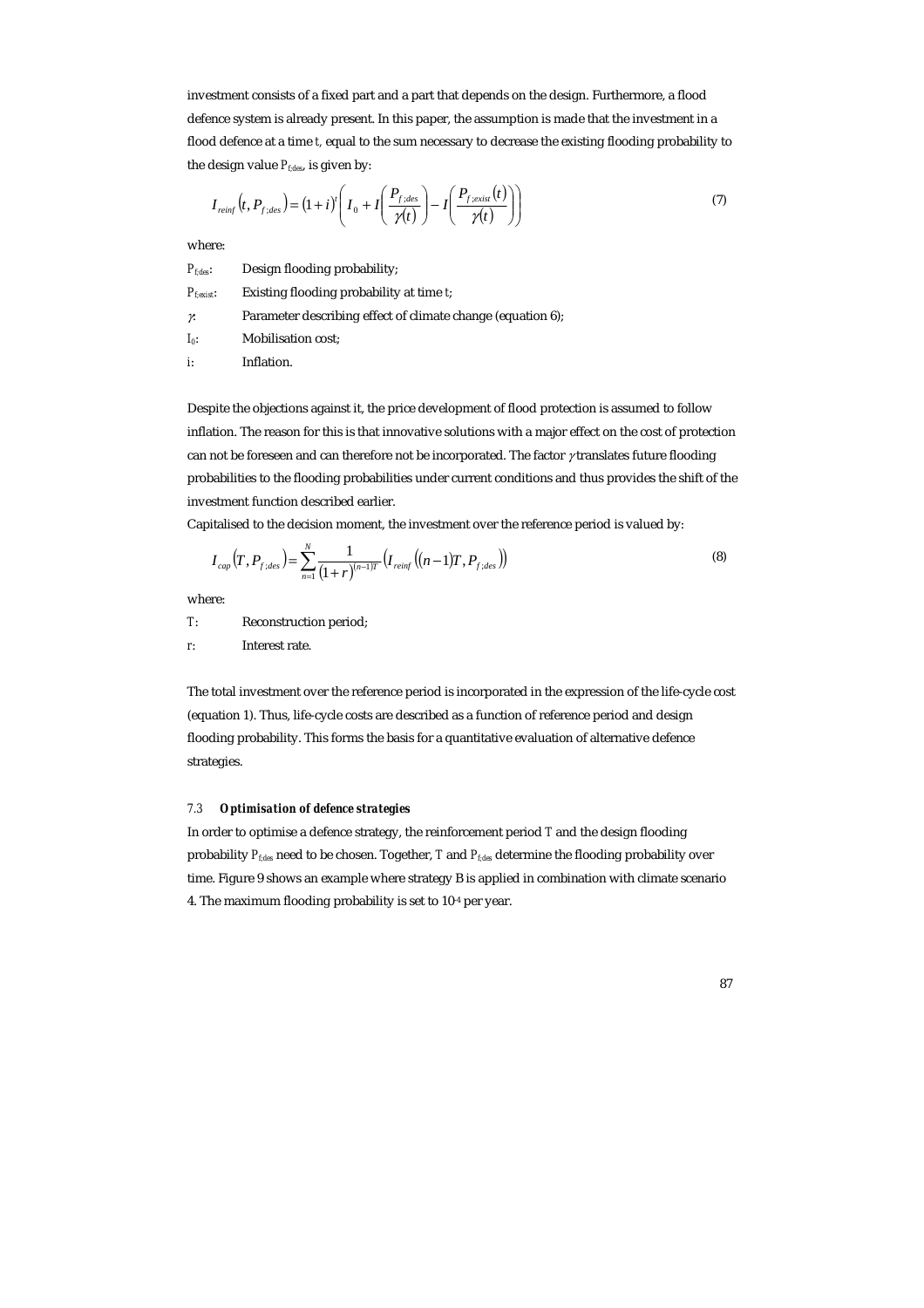

*Figure 9: Flooding probability over time with a maximum flooding probability of 10-4 per year, applying strategy B under climate scenario 4* 

Climate change causes an increase of the flooding probability over time. Therefore, the design flooding probability decreases for increasing reinforcement period. The life-cycle cost as a function of the reinforcement period is shown in Figure 10.

The analysis shows that minimum life-cycle cost for this combination of protection strategy and climate scenario is found at a reinforcement period of 93 years. The corresponding probability requirement for the case study area is 1.6⋅10-4 per year.

In case of strategy C, the design flooding probability is optimised for every reinforcement of the flood defence system. The flooding probability over time is shown in Figure 11.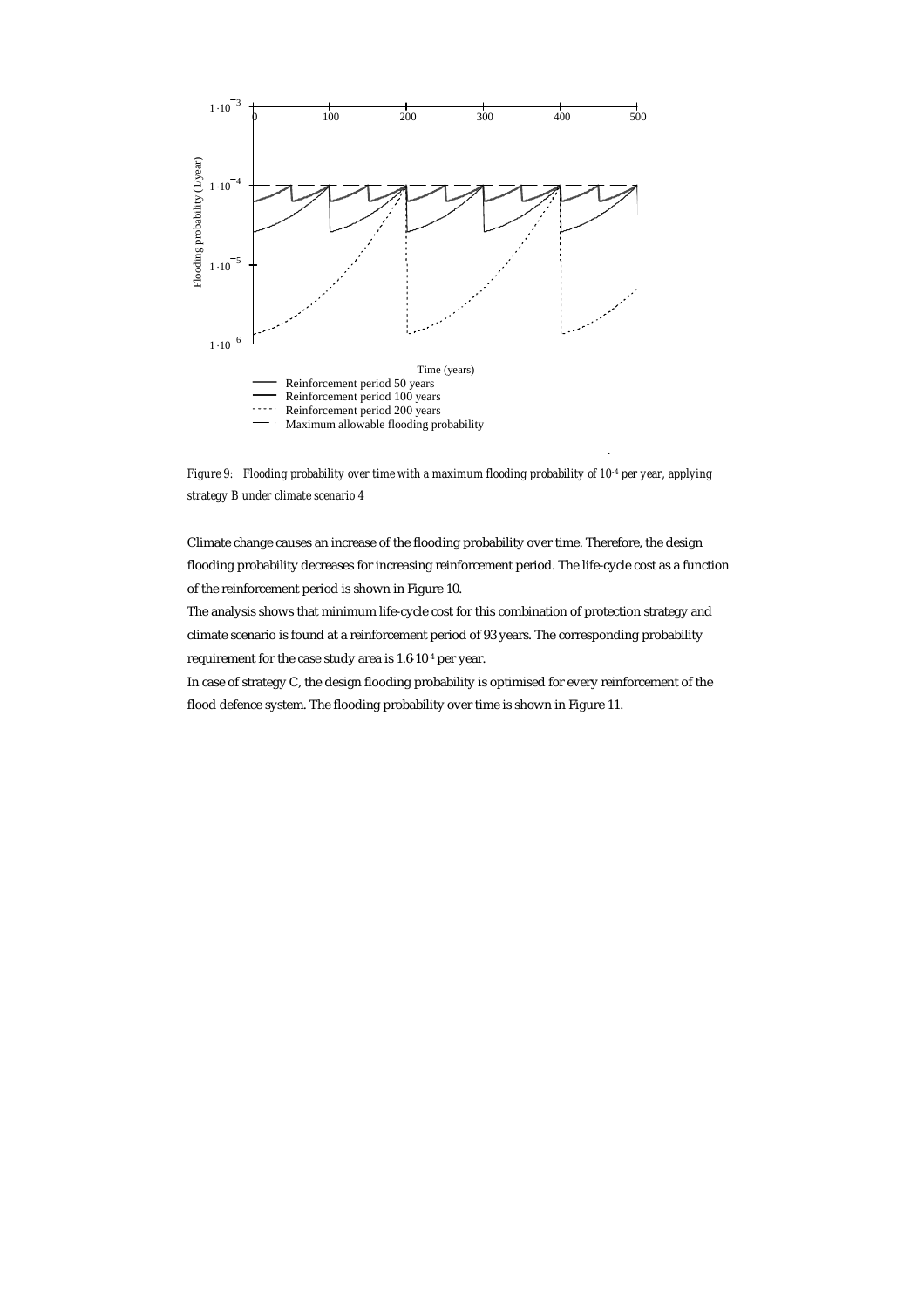

*Figure 10: Life-cycle cost as a function of reinforcement period in strategy B under climate scenario 4* 



*Figure 11: Flooding probability over time, applying strategy C under climate scenario 4*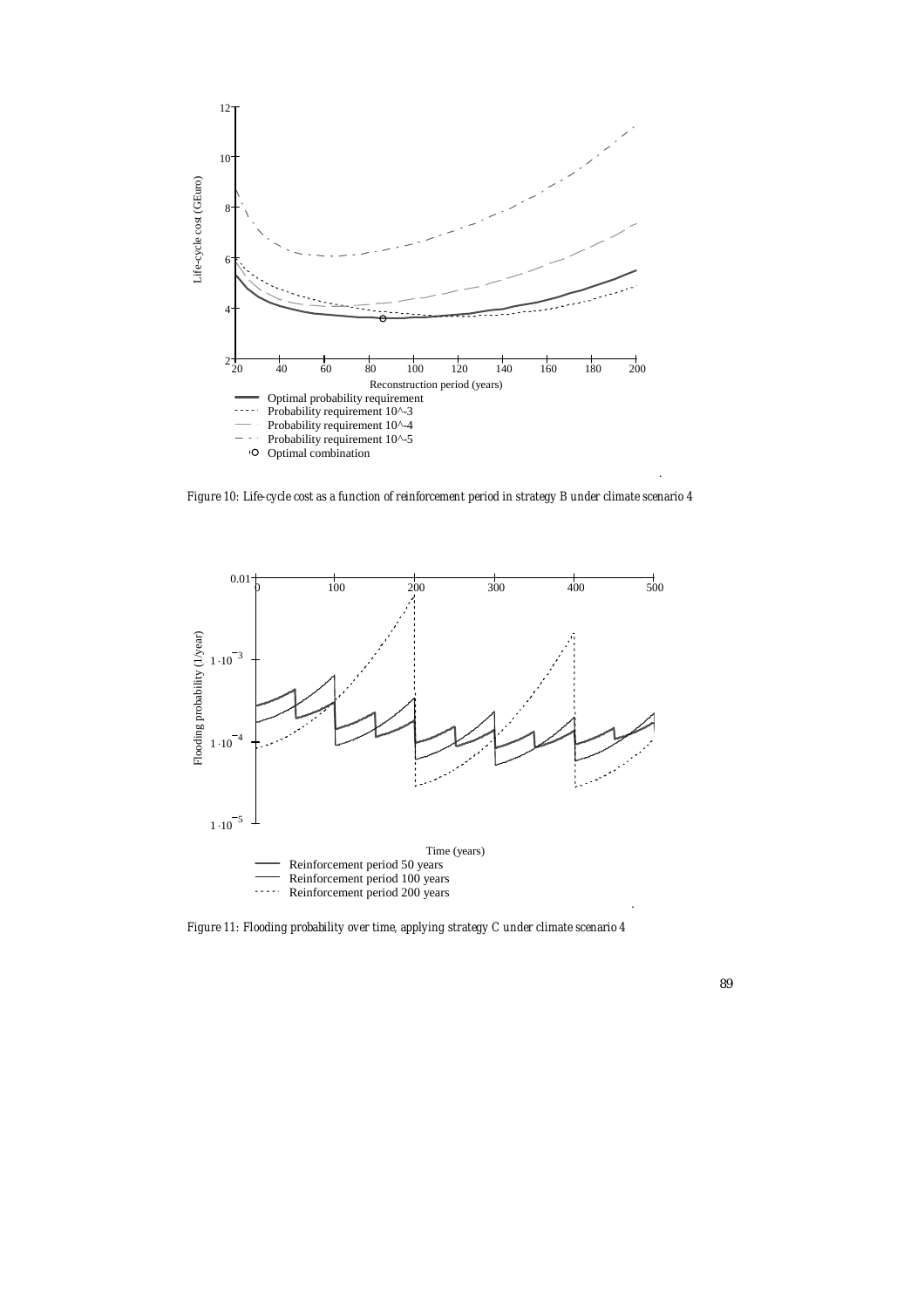Initially, the damage in case of flooding increases more rapidly than the cost of reinforcement of the defence system, resulting in a decreasing design flooding probability over time. After approximately 350 years however, climate change causes the cost of reinforcement to increase more rapidly than the damage in case of flooding, resulting in an increasing design flooding probability over time.

Figure 12 shows the life-cycle cost as a function of the reinforcement period. The minimum cost level is found at a reinforcement period of 77 years. In that case, the design flooding probability for the first period is 2⋅10-4 per year.



*Figure 12: Life-cycle cost as a function of reinforcement period in strategy C under climate scenario 4* 

# **8 Choice of defence strategy for the case study area**

The grounds for choosing a defence strategy depend on the decision-maker and can in principle not be left to the analyst. However, the analysis provides a great deal of insight in the consequences of the choice of the strategy. In table 5, a number of characteristics of every strategy are summarised. The optimised characteristics of every strategy are shown. In every row, the value that can be considered most favourable to a decision-maker is shaded.

A decision-maker can choose a strategy for a number of reasons. It may be expected that a decisionmaker aims for a low cost level but is at the same time sensitive for the value of the flooding probability at different times in the reference period.

Strategy A is preferred over the other two strategies with respect to the long reinforcement period and the low risk over the full life-cycle. However, this strategy must be considered unattractive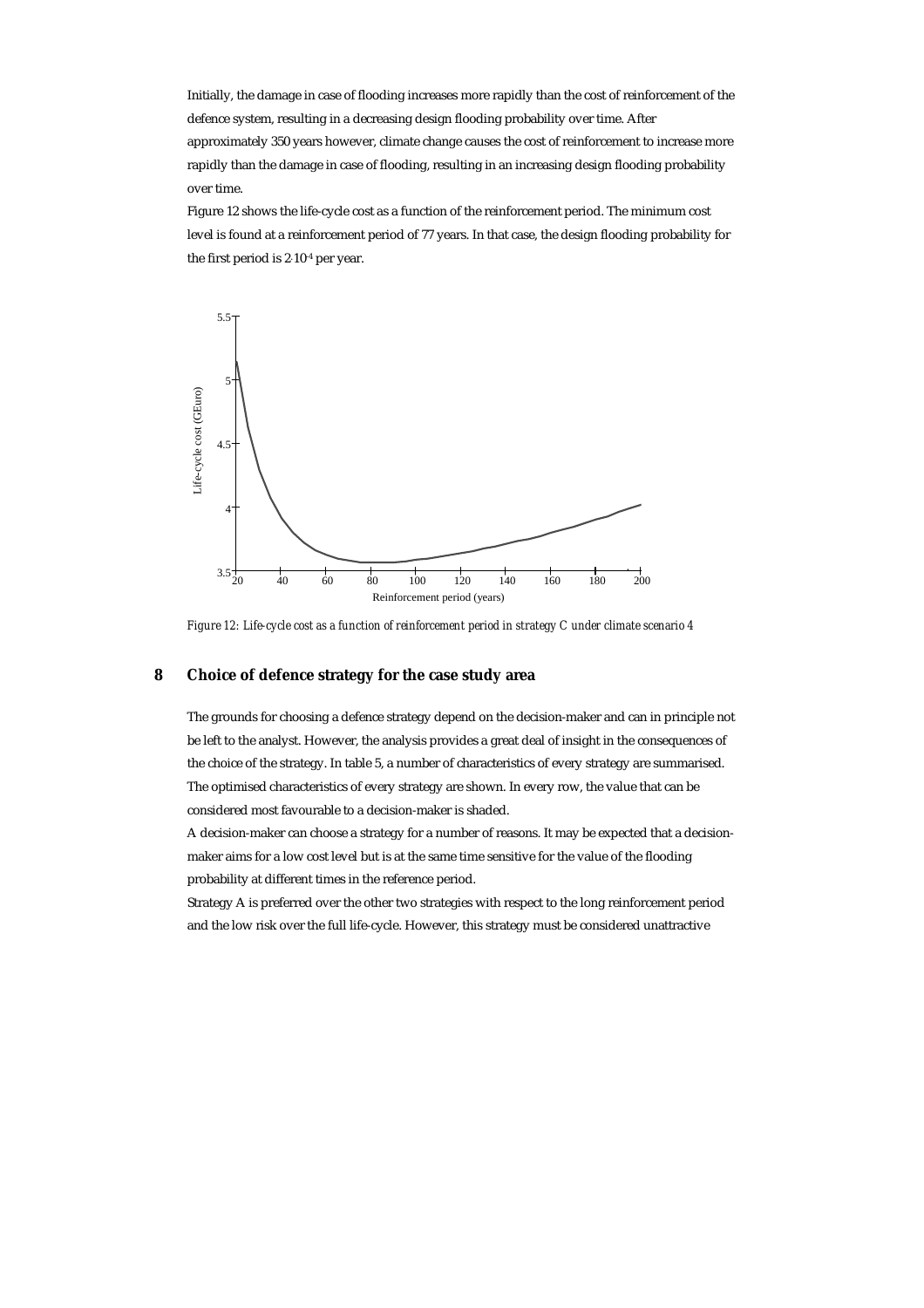since the costs of protection are excessive and fall completely in the beginning of the reference period. Due to capitalisation, the risk for 200 years and further into the future hardly influence the decision, leading to a flooding probability as high as 1 per year occurring after 450 years. Strategy A is therefore not sustainable in the far future and will not be considered any further. Strategy B shows the lowest values of the design flooding probability and of the maximum flooding probability over the reference period. Strategy C is fully optimised and therefore shows the lowest life-cycle cost, life-cycle investment and investment in the first period. Comparison of strategies B and C shows that in C cost reductions are obtained by accepting slightly higher flooding probabilities and slightly higher risk. A comparison of the two strategies is shown in table 6 where the results of strategy B relative to the results of strategy C are presented.

|                                                           |                     | <b>Strategy</b>     |                     |
|-----------------------------------------------------------|---------------------|---------------------|---------------------|
|                                                           | A                   | В                   | C                   |
| Design flooding probability first period $(1/\gamma ear)$ | $5.8 \cdot 10^{-9}$ | $1.7 \cdot 10^{-4}$ | $1.9 \cdot 10^{-4}$ |
| Reinforcement period (years)                              | 500                 | 86                  | 83                  |
| Maximum flooding probability $(1/\gamma e^{\alpha})$      | 1                   | $5.0 \cdot 10^{-4}$ | $5.3 \cdot 10^{-4}$ |
| Total life-cycle cost (GEuro)                             | 20.5                | 3.61                | 3.56                |
| Life-cycle investment (GEuro)                             | 20                  | 2.99                | 2.94                |
| Life-cycle risk (GEuro)                                   | 0.49                | 0.62                | 0.63                |
| Investment first period (GEuro)                           | 20                  | 2.93                | 2.86                |
| Risk first period (GEuro)                                 | 0.49                | 0.50                | 0.55                |
|                                                           |                     |                     |                     |

*Table 5: Characteristics of alternative defence strategies after optimisation of every strategy* 

| Table 6: | Characteristics of strategies B and C, relative to strategy C |  |  |
|----------|---------------------------------------------------------------|--|--|
|          |                                                               |  |  |

|                                                      | <b>Strategy</b> |      |
|------------------------------------------------------|-----------------|------|
|                                                      | в               | C    |
| Design flooding probability first period (1/year)    | 89%             | 100% |
| Reinforcement period (years)                         | 104%            | 100% |
| Maximum flooding probability $(1/\gamma e^{\alpha})$ | 94%             | 100% |
| Total life-cycle cost (GEuro)                        | 101%            | 100% |
| Life-cycle investment (GEuro)                        | 102%            | 100% |
| Life-cycle risk (GEuro)                              | 98%             | 100% |
| Investment first period (GEuro)                      | 102%            | 100% |
| Risk first period (GEuro)                            | 91%             | 100% |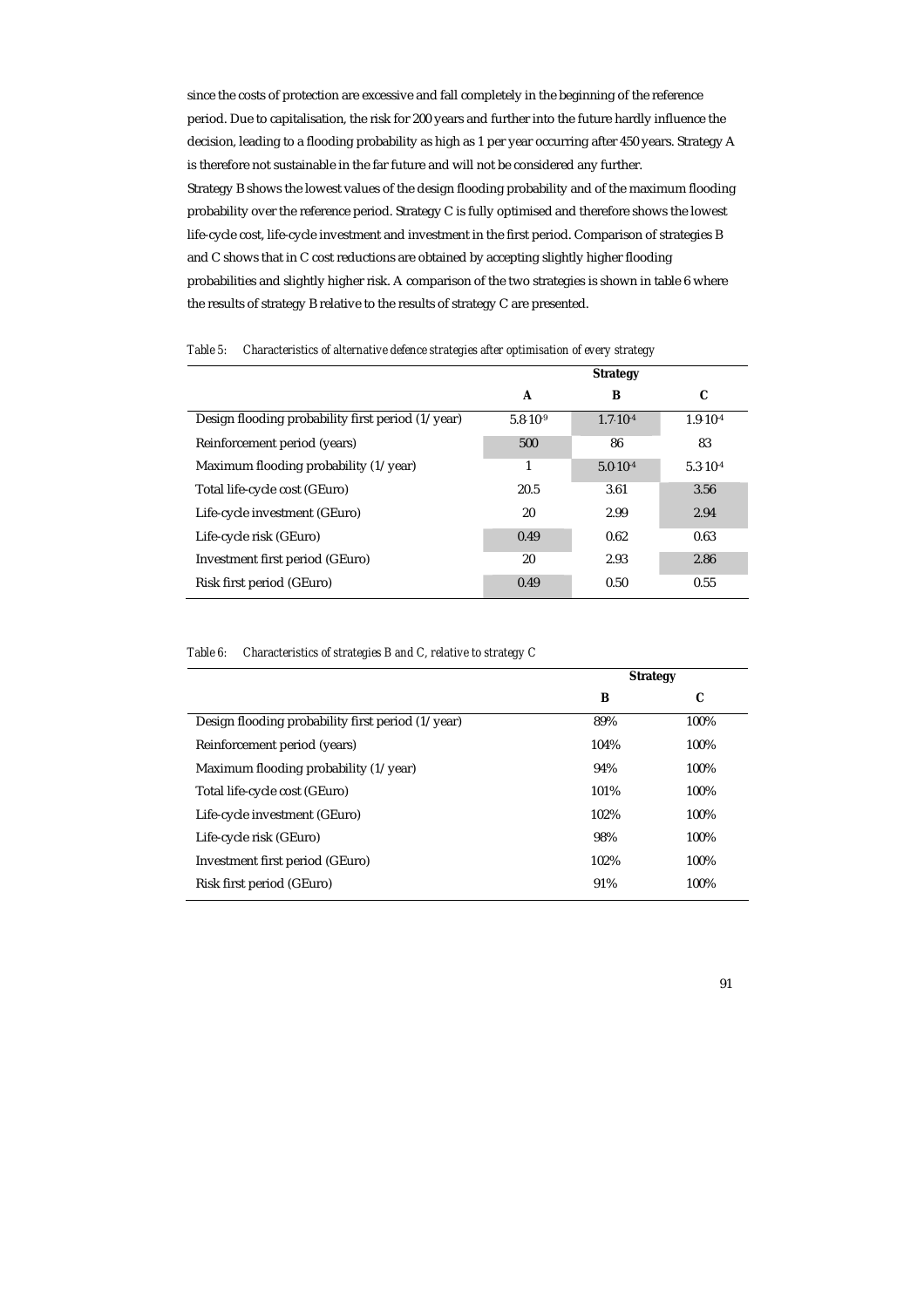Strategy B provides11 % reduction of risk (19 % over the first period only) by allowing an increase of the investment of 2 % (2 % over the first period) and an increase of 1 % of the life-cycle costs. Strategy B is sub-optimal from a mathematical point of view. However, from a practical point of view, the difference in flooding probability for the first period for strategies B and C is negligible. Also the differences in investment and risk, both for the first period and over the life-cycle are small. It appears that in this case study, there is no significant distinction between strategies B and C.

# **9 Conclusions and discussion**

Risk-based design methods for large-scale flood defence systems are extended with a method to deal with scenarios for climate change. This opens the possibility to perform quantitative analysis of different flood defence strategies over time. The method shows a modular structure. If the optimal design of the flood defence system is available for a range of predefined conditions, different climate scenarios as well as different defence strategies may be evaluated rapidly without the necessity of repeating the full optimisation of the flood defence system itself. The method is applied to support the societal decision-making process with respect to an appropriate flood defence strategy for a case study area in the southern North Sea. The following conclusions are valid for the case study only. Three strategies are evaluated with respect to:

- Minimum and maximum values of the flooding probability;
- Cost of the flood defence;
- Risk over the reference period.

In strategy A, a very safe flood defence system is constructed at the beginning of the reference period of 500 years. Reinforcement of the flood defence at some time in the future is not considered in this strategy. Quantifying the characteristics of this strategy shows that it leads to very high initial investments and therefore to a very high level of life-cycle cost. Despite the very low value of the flooding probability at the beginning of the reference period, this strategy will lead to highly unsafe situations in the far future.

The starting point of both strategy B and strategy C is that at some point in the future reinforcement of the flood defence system will be necessary. In strategy B, fixed values for the design flooding probability and the reinforcement period are adopted. In strategy C, the design flooding probability is optimised for every reconstruction. The life-cycle costs and life-cycle investment are the lowest under strategy C. The price for this is a minor increase of the risk. The reconstruction periods and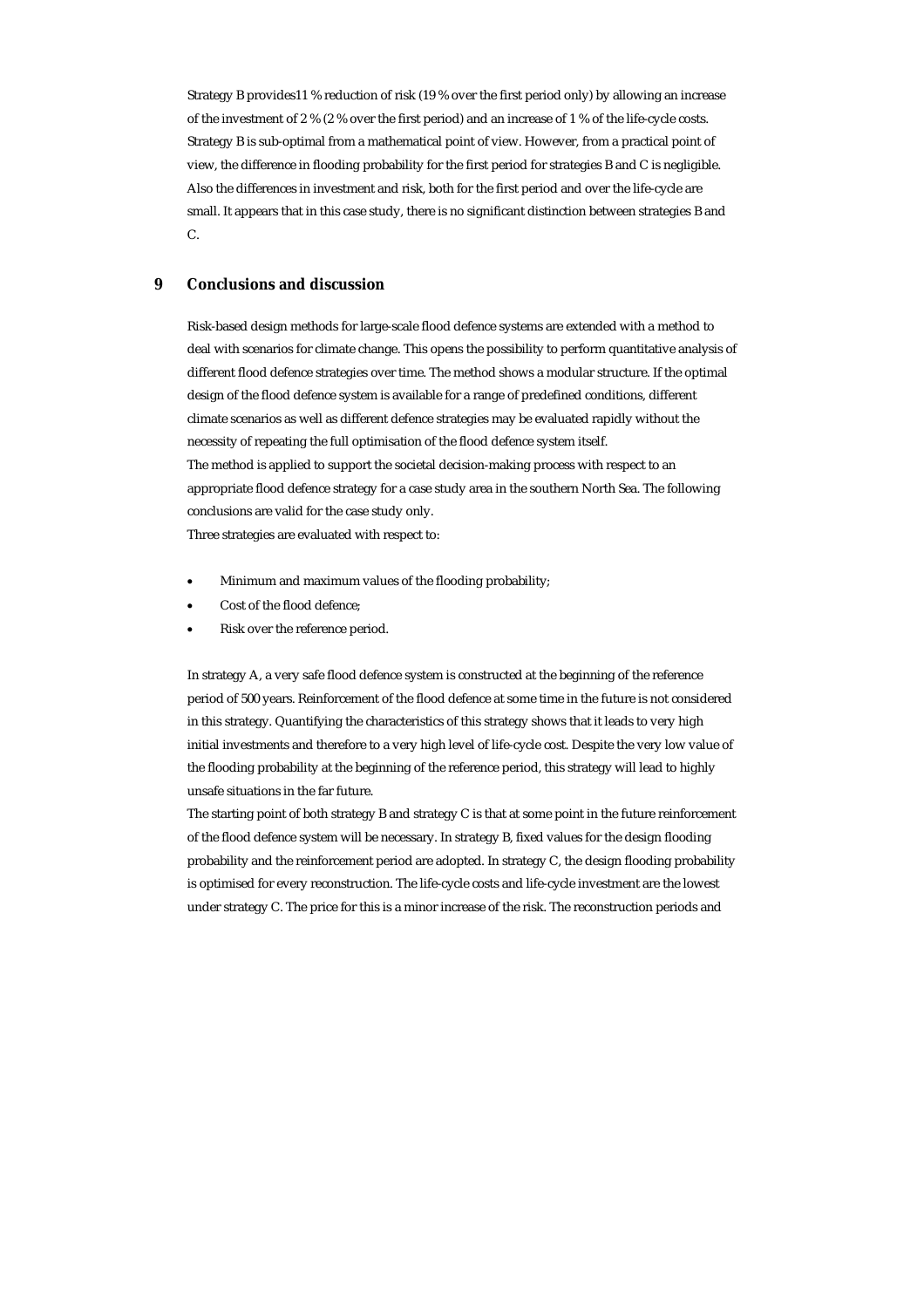the probability of flooding in the first period are comparable for both strategies B and C. In fact, for the first period there is hardly a distinction between the two strategies.

The quantitative results of the analysis depend on a set of input parameters, describing both environmental conditions, economic and societal characteristics of the protected area at the beginning of the reference period and changes of these parameters over the reference period. If necessary, the sensitivities for such input parameters can be investigated. In a qualitative sense, the analysis already leads to the important conclusion that in a changing climate, an adaptive strategy like B or C is more cost-effective than a static strategy like strategy A.

#### *Acknowledgements*

This paper is based on results of the project "Design and optimisation methods for flood defences", performed by the authors with support of Delft Cluster (contract DC 02.02.03) and the Dutch Ministry of Public Works and Water Management (contracts RKZ-642 and DWW-1528).

## **References**

- Bakker, W.T., Vrijling, J.K., 1980, Probabilistic design of sea defences, Proceedings of the International Conference on Coastal Engineering (ICCE)
- Casciati, F., Faravelli, L., 1991, Fragility analysis of complex structural systems, Taunton: Research Studies Press
- Dawson, R.J., Hall, J.W., 2001, Improved condition characterisation of coastal defences, Proceedings of the conference "Coastlines, structures and breakwaters", London: Institution of Civil Engineers
- Dawson, R.J., Hall, J.W., 2002, Probabilistic conditions characterisation of coastal structures using imprecise information, Proceedings of the International Conference on Coastal Engineering (ICCE)
- Department of Defence, 2001, Systems engineering fundamentals, Defence acquisition university press, Fort Belvoir, Virginia (USA)
- Dutch Institute for Coastal and Marine Management, 2000, Third report on coastal development, tradition, trends and future (in Dutch)
- Godin, G., 1972, The analysis of tides, Liverpool University Press, Liverpool
- Hasofer, A.M., Lind, N.C., 1974, An exact and invariant first-order reliability format, J. of the Eng. Mech. Div. ASCE, pp. 111-121
- Hohenbichler, M., Rackwitz, R., 1983, First-order concepts in system reliability, Structural Safety, pg. 177-188
- Intergovernmental Panel on Climate Change (IPCC), 2001, IPCC Third Assessment Report Climate Change 2001, www.ipcc.ch